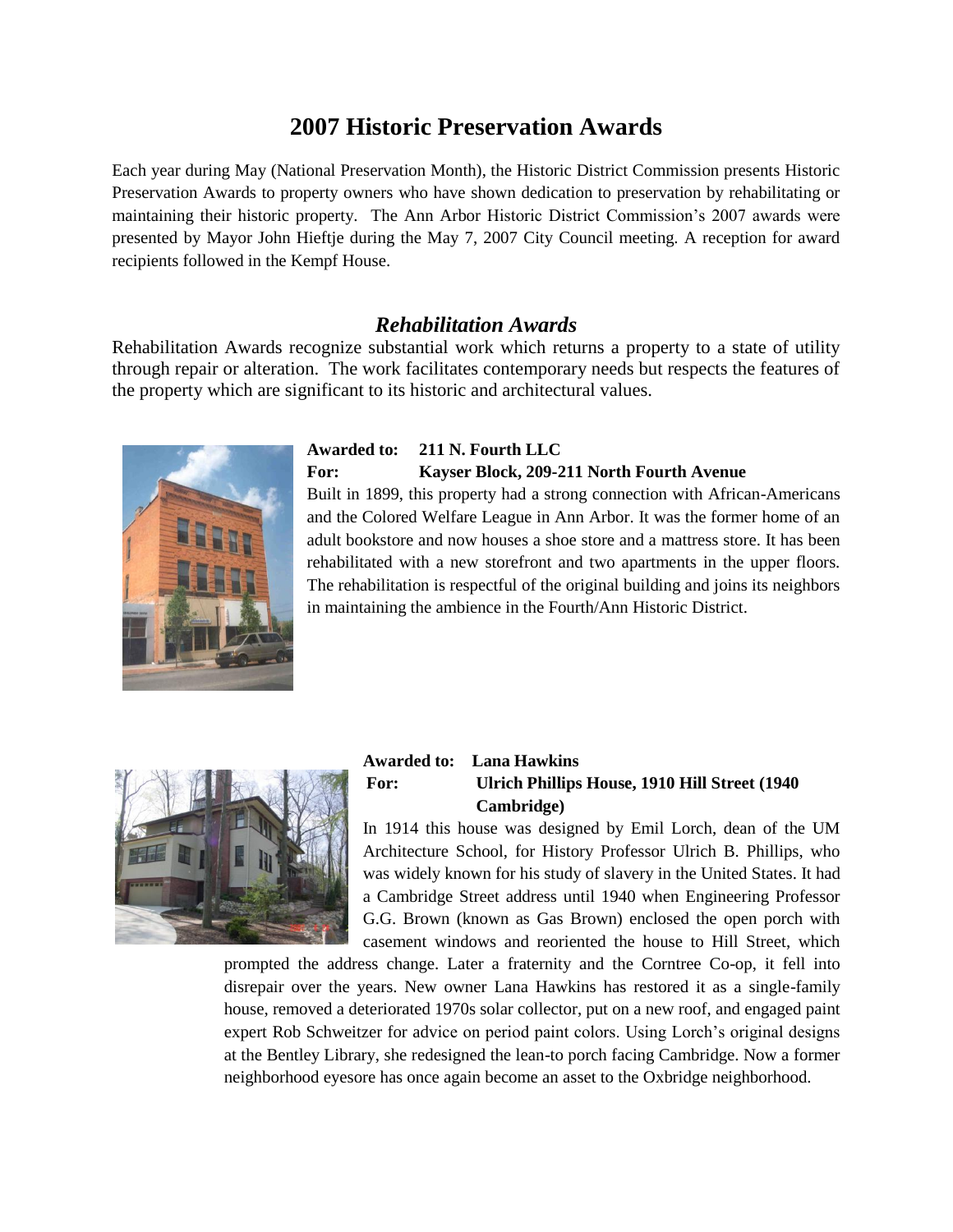

**Awarded to: Thomas and Kelly Fitzsimmons For: David Malloy House, 608 North Main Street** This house, built by David Malloy (who owned a harness shop on East Ann Street) in 1898, was Ozone House for runaway teens from 1977 to 2001. When the current owners purchased it in 2001, they removed the asbestos-shingle siding, added an

addition in the rear, and returned it to single-family use. They also built a matching garage and restored the front and side porches.



#### **Awarded to: Elizabeth Lindsley and John Ballard For: 731 South Seventh Street**

This 1885 house, a typical German worker's home of the  $19<sup>th</sup>$ century, was on the Old West Side Homes Tour in 2006 to showcase the careful remodeling job done by the current owners over the past 10 years. Within the original footprint, almost everything on the interior was upgraded, while on the exterior the clapboard siding was restored and the original porch was added back using historic photos.

# *Preservation Awards*

Preservation awards are given to owners who have maintained superior maintenance and repair of a significant property to preserve its essential historical, cultural or architectural value for a period of 10 years or more.



#### **Awarded to: Anthony Ramirez and Mary Ivers For: Keating House, 920 East Ann Street**

This 1866 upright and wing in the Old Fourth Ward Historic District still has its original clapboard siding and  $19<sup>th</sup>$  century windows. It has been preserved and maintained for over 10 years by owners Tony Ramirez and Mary Ivers, who recently added a standing seam metal roof in keeping with the historic character of the property. The Keating family, who built the house, published

the 1872 Ann Arbor City Directory and also a well know professional medical journal, the *Physician and Surgeon.* The last surviving Keating descendant lived in the house until 1971, after which it became a rental property. It is once again owner-occupied, which is unusual in this predominantly student-rental neighborhood.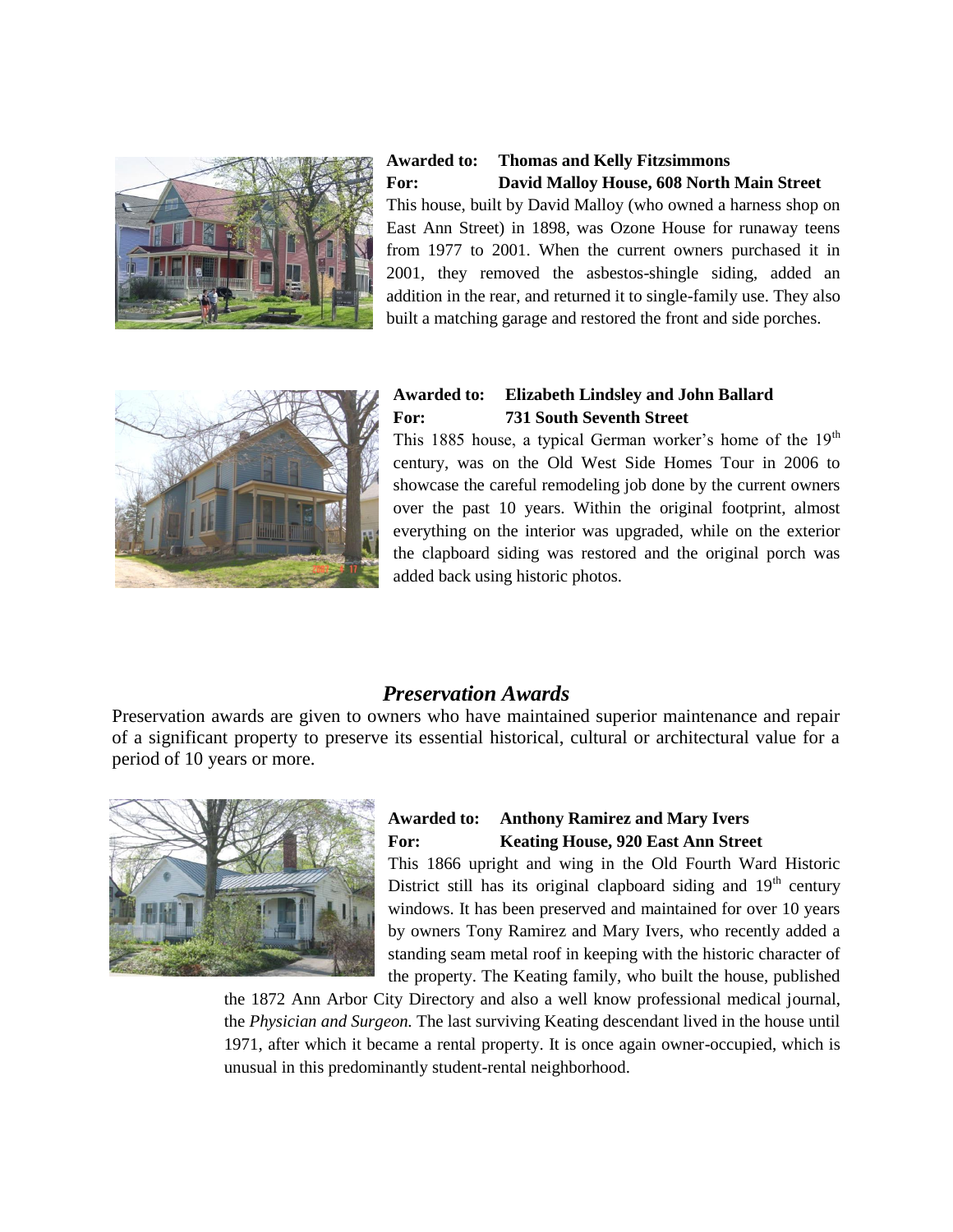

#### **Awarded to: University Reformed Church For: Edna Allen House, 928 East Ann Street**

Originally the Edna Allen residence, this house in the Old Fourth Ward Historic District was constructed in 1908. From 1920-1961 it was the home of Mrs. Marie Balser, widow of Charles, and her children. It has been owned by the church since 1967 and used for a variety of their outreach projects. In the 1980s, the church wanted to add vinyl siding and instead was aided by the HDC in finding a proper paint and paint system, which has held up for twenty years.



# **Awarded to: Stephen and Ellen Ramsburgh**

**For: Daniel Zimmerman House, 1503 Cambridge Road** This Georgian style home, built in 1902, has been lovingly preserved and maintained by the current owners for over 10 years. Note the symmetrical Georgian plan of red brick with traditional white trim and green shutters. The entry is a simple Colonial Revival with square porch supports, all of which are original. The house was constructed for Daniel F. Zimmerman, a partner in Zimmerman and McOmber, loan agents. The builder was Eugene Hall, who lived

nearby at 1430 Cambridge.



#### **Awarded to: Susan K. Agar Trust For: Groh House, 525 Cherry Street**

This small vernacular Queen Anne house is an excellent example of preservation. The original windows and clapboard siding have been retained and maintained. The Agar Trust, which has owned it since 1995, also owns the house to the west at 529 Cherry Street. This house can be traced back as far as 1892 when it was occupied by George Groh, a railroad car inspector for the Michigan Central Railroad. The Groh family continued to live here until World War I.



#### **Awarded to: Barbara Levin Bergman For: Wells Bennett House, 2045 Geddes Avenue**

This home was built in 1953 and designed by Wells Bennett, then dean of the UM School of Architecture. It is in the International Style and has been well maintained by current owner Barbara Bergman who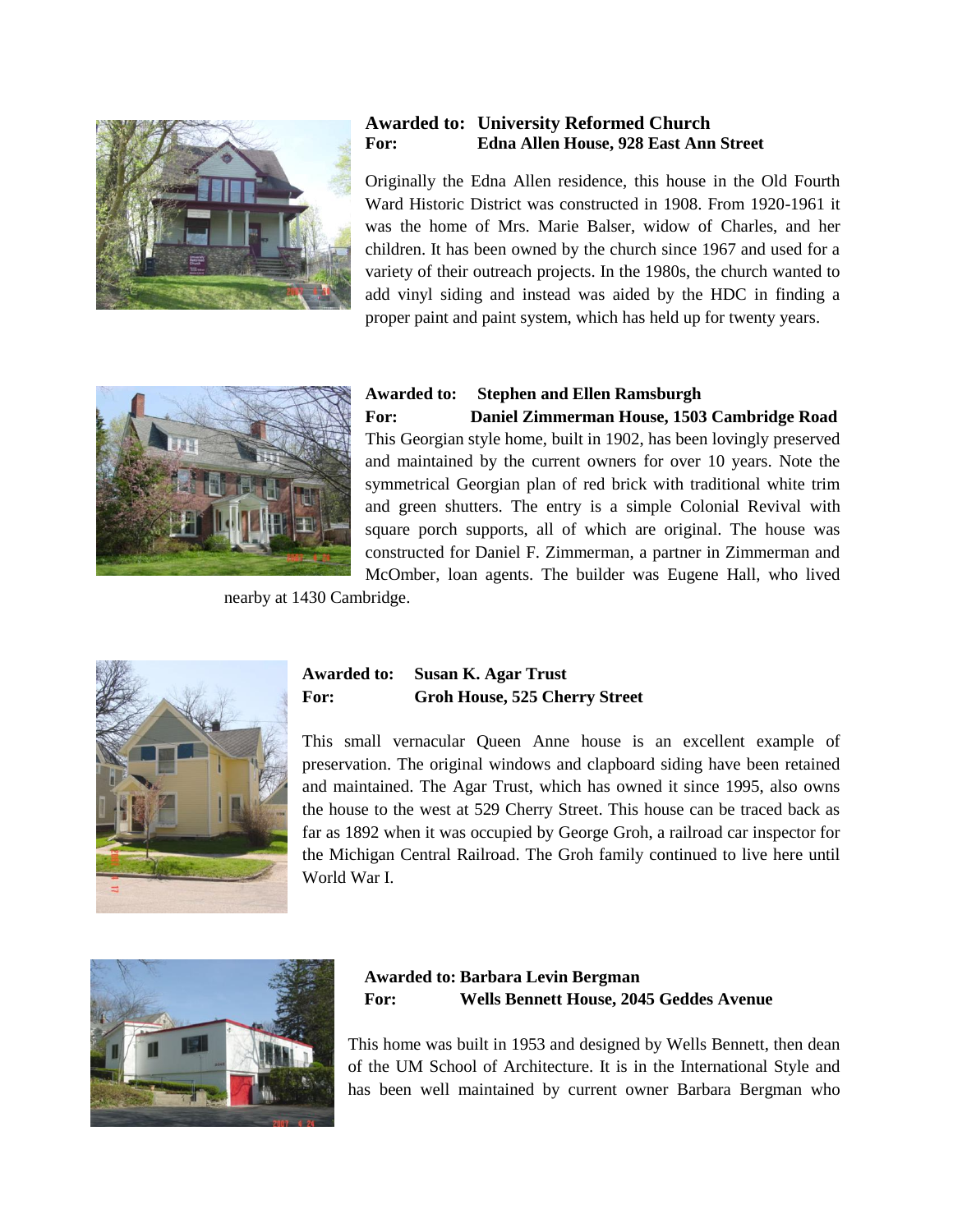purchased the property with her late husband, Reuben, in 1980. A 1980s kitchen addition blends seamlessly with the original. A renewed appreciation of "mid-century modern" buildings is now a major trend all over the United States. We are fortunate to have such a wonderful example of this style.



**Awarded to: Maureen J. Barrett For: Emma Lowrey House, 848 East University Avenue** This is a wonderful example of an Arts and Crafts house and has been kept in meticulous condition by its current owner. It was built in 1912 for Mrs. Emma Lowrey, a widow. In the 1960s it was the home of beloved English Professor Austin Warren and his wife, Antonia. Mrs. Barrett purchased it in 1991 and has maintained its historical qualities, including its unusual roof materials, detailing, and stone work, in pristine condition.

### *Adaptive Reuse Awards*

Adaptive reuse awards recognize those resources that have been successfully reused in another manner than their original purpose.



#### **Awarded to: Morningside Ann Arbor LLC For: King-Seeley Factory, 315 Second Street (formerly 315 S. First)**

This former factory, built in 1928 and 1939 in the Old West Side Historic District, has been converted into condominiums and has given new residential life to a former industrial space. A new addition, approved by the HDC, replaced the oldest building on the site (a former tannery dating to the 1860s), which was judged unsalvageable.

The new addition harmonizes nicely with the old, and this project, known as Liberty Lofts, has greatly added to housing density downtown.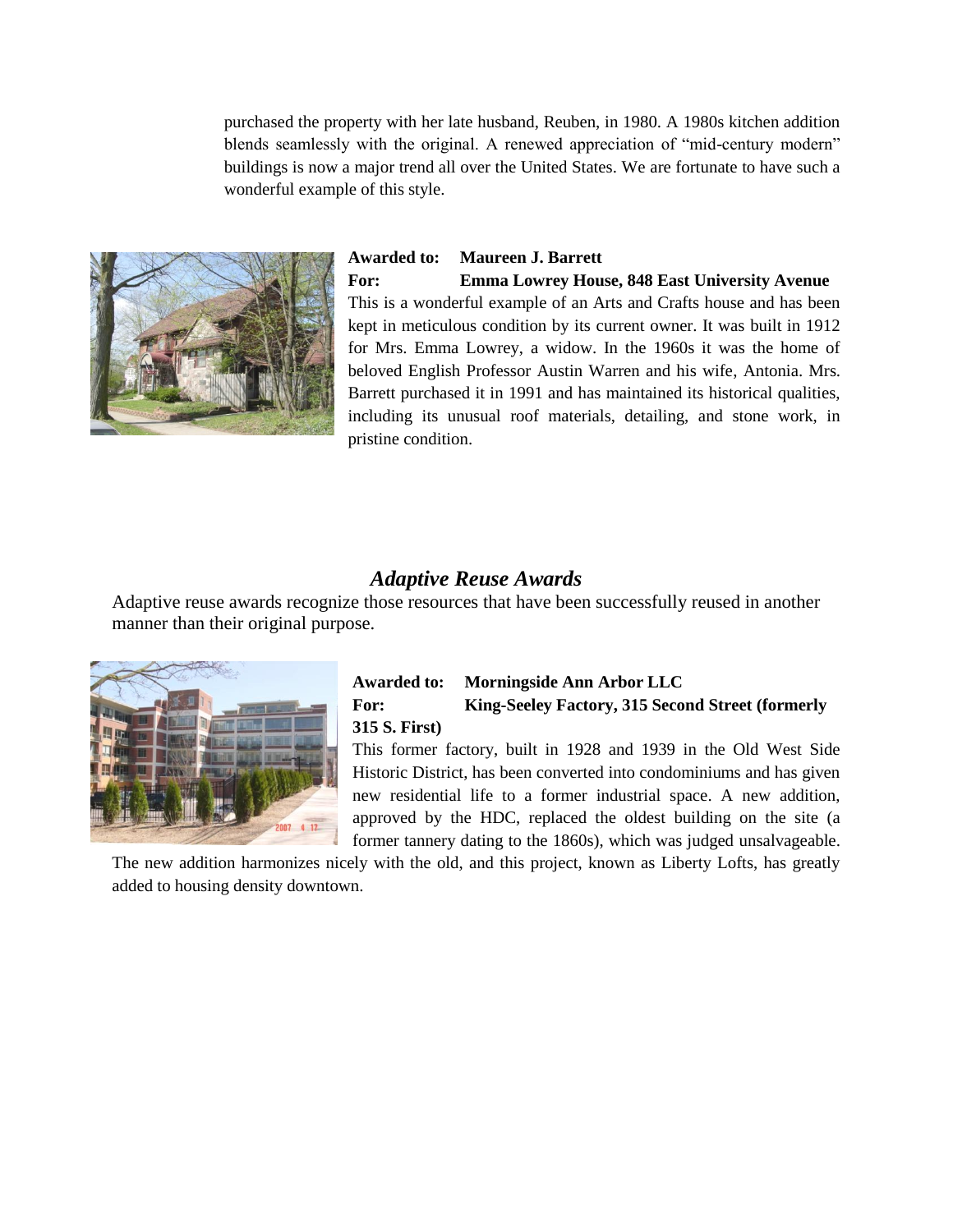# *Special Merit Awards*

Special Merit awards are given to unusual or specific historic preservation activities that are neither rehabilitation, adaptive reuse, nor preservation maintenance.



#### **Award to: First Martin Corporation For: Staebler and Son Coal and Coke Company Trestle, 201 Depot Street**

First Martin Corporation has preserved the remains of Staebler and Son Coal and Coke Company's railroad trestle siding. Michael Staebler began his coal business in 1885 at his Germania Hotel (now the Earle Restaurant) on the corner of Washington and Ashley. By 1908 he had a yard on Depot Street next to the railroad. When First Martin constructed its new building at this site, it not only preserved the historic trestle, but

also found a 1950s Detroit and Mackinac coal car from Durand, Mich., to sit on top of the tracks.



#### **Award to: McKinley Associates Inc. For: Albert Polhemus House, 1528 Pontiac Trail (formerly at 411 East Washington Street)**

This award is to McKinley Associates for moving the historic 1848 Albert Polhemus House to 1528 Pontiac Trail in late 2006. The house moving was a well-attended community event and sparked a great outpouring of interest. This building had been protected as an Individual Historic Property, but lost that protection in 2001. McKinley set an

excellent example in its determination to save the house by moving it from downtown to an appropriate older residential neighborhood.

# *Centennial Awards*

Centennial Awards are given to businesses and organizations which have been in Ann Arbor for at least 100 years.



#### **Award to: Mark Hodesh and Margaret Parker For: Hertler Brothers (Downtown Home and Garden), 210 S. Ashley**

Brothers Gottlob, George and Herman Hertler purchased George Mann's horse barn (built in 1899) and organized their business as Hertler Brothers in 1906. In the late 1970s, they sold the business to Mark Hodesh who adapted it into a popular downtown destination. It remained as Hertler's

until the 1990s, when Hodesh and his artist wife, Margaret Parker, returned from Maine to run the business. They had to relinquish the Hertler's name to the previous tenant, but